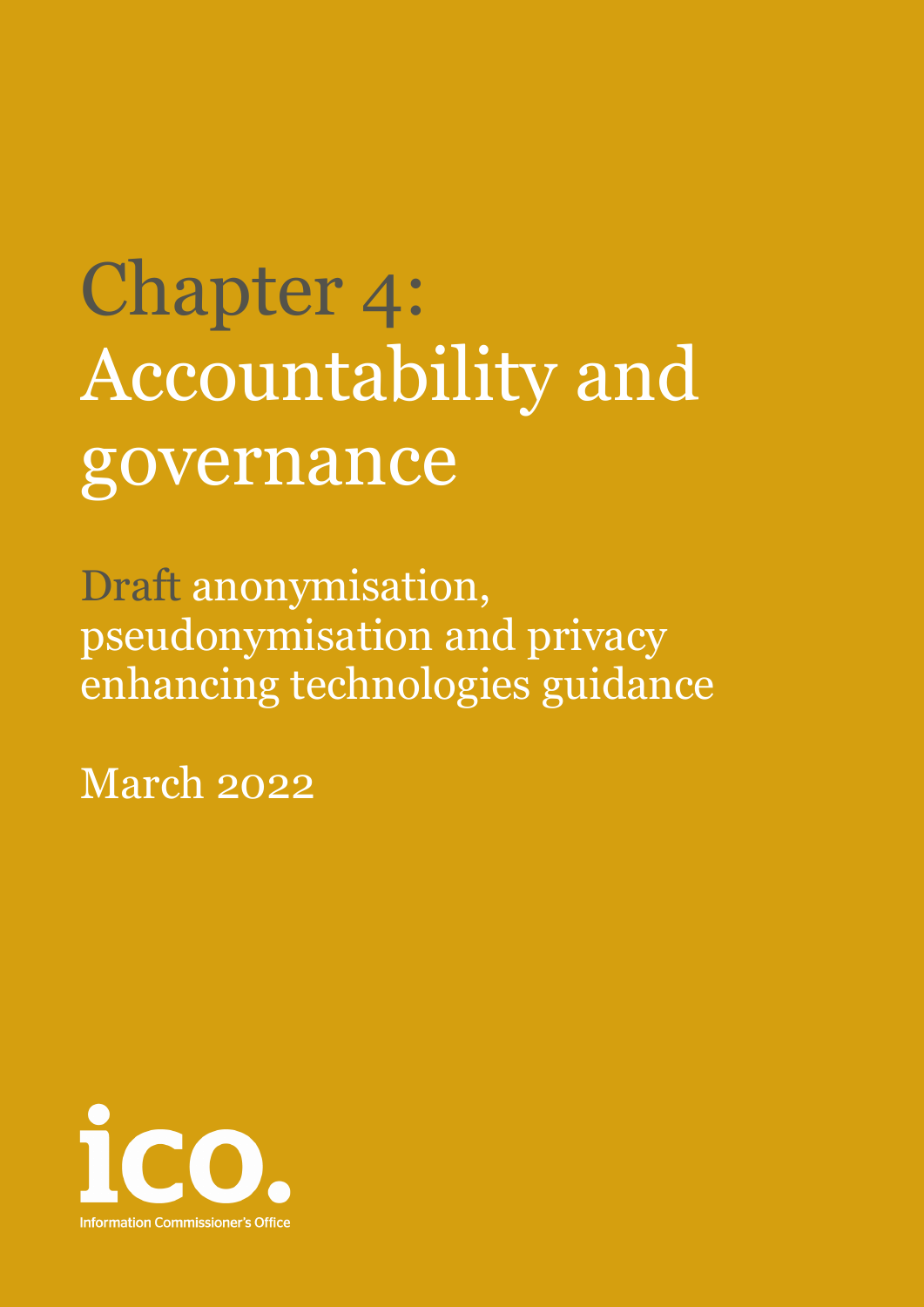## Contents

| What accountability and governance measures are needed for                   |  |
|------------------------------------------------------------------------------|--|
|                                                                              |  |
|                                                                              |  |
| Who should be responsible for our anonymisation process? 4                   |  |
| Should we do a Data Protection Impact Assessment?  4                         |  |
| Are we clear about why we want to anonymise personal data?  5                |  |
|                                                                              |  |
|                                                                              |  |
| How should we identify potentially difficult cases?10                        |  |
|                                                                              |  |
|                                                                              |  |
| How should we ensure appropriate staff training?12                           |  |
| How should we keep updated with legal and technical developments? 13         |  |
| How should we mitigate re-identification risk due to a security incident? 14 |  |
|                                                                              |  |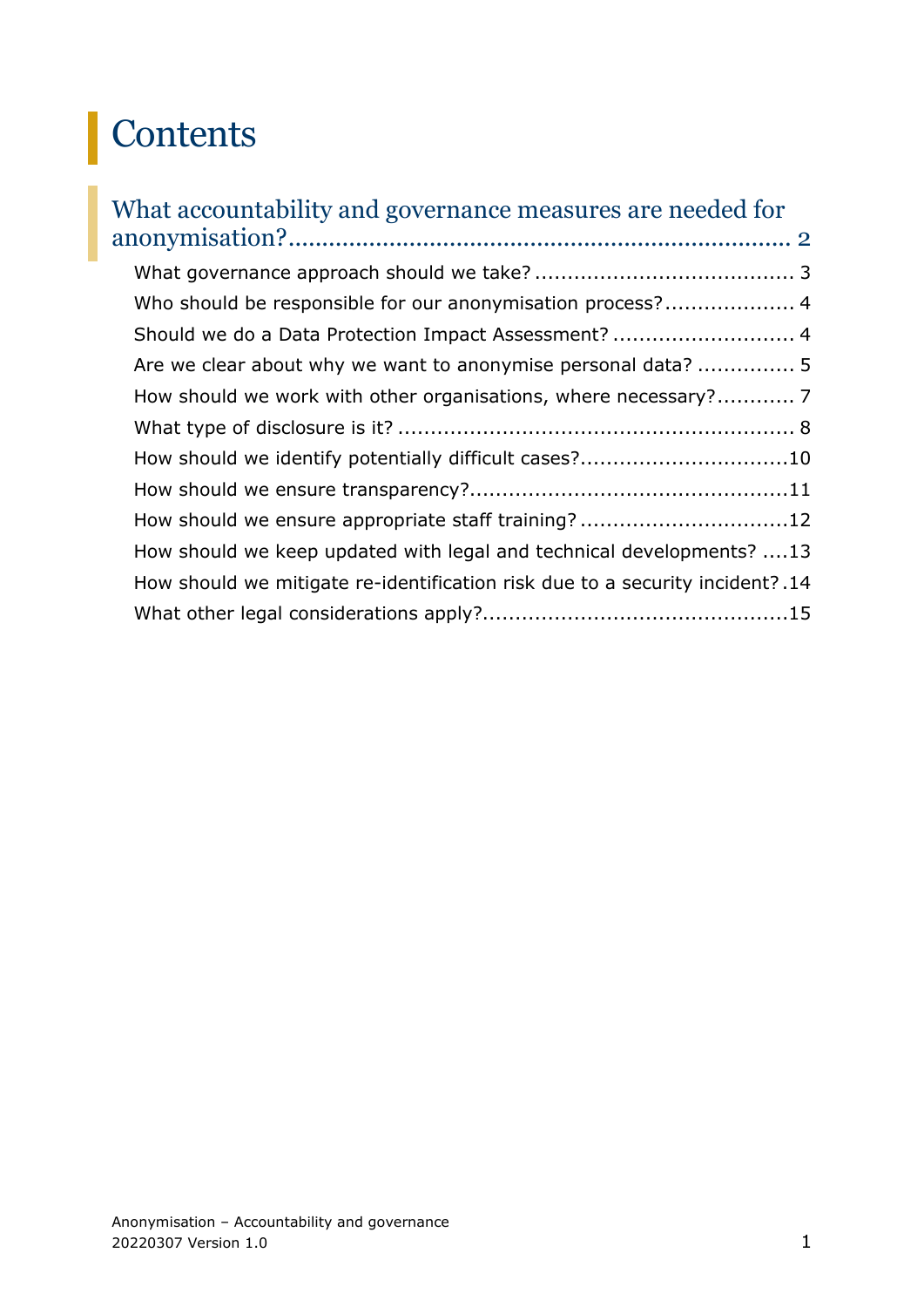## <span id="page-2-0"></span>What accountability and governance measures are needed for anonymisation?

## At a glance

- When producing and disclosing anonymous information, you should take a comprehensive approach to governance.
- Being clear about processes, responsibilities and oversight makes compliance easier.
- You should use a DPIA to help you structure and document your decision-making processes around anonymisation and identify risks to rights and freedoms and mitigation strategies in a structured way.
- You should be clear about how and why you intend to anonymise.
- You should work with other organisations likely to be processing, and possibly disclosing, other information that could impact the effectiveness of your anonymisation.
- You should consider how different forms of anonymous information can pose different identifiability risks and choose an appropriate release model to mitigate them.
- You should plan for cases where it may be difficult to assess identifiability risk and implement appropriate risk mitigation measures.
- Demonstrating transparency when processing anonymous information promotes public trust and mitigates the risk of any potential negative public opinion of the processing.
- You should ensure decision-makers have a clear understanding of the latest technological and legal developments and best practices to ensure effective anonymisation.
- You should consider any other legal considerations that may be relevant to your anonymisation processes and decision-making.

## In detail

- [What governance structure should we take?](#page-3-0)
- Who should be [responsible for our anonymisation process?](#page-4-0)
- [Should we do a Data Protection Impact Assessment \(DPIA\)?](#page-4-1)
- Are we clear about why we [want to anonymise personal data?](#page-5-0)
- How should we [work with other organisations, where necessary?](#page-7-0)
- [What type of disclosure is it?](#page-8-0)
- How should we [identify potentially difficult cases?](#page-10-0)
- How should we [ensure transparency?](#page-11-0)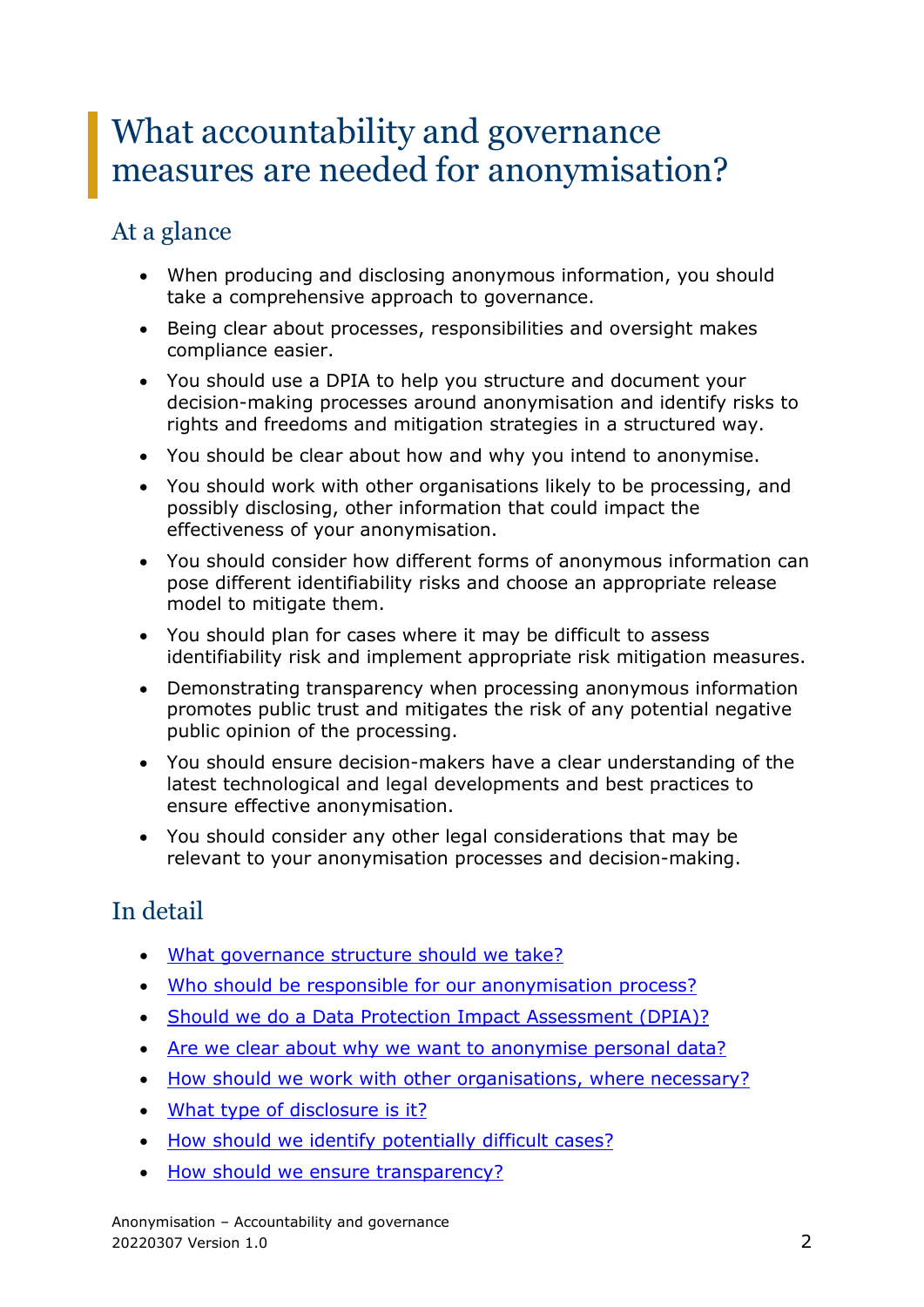- How should we [ensure appropriate staff training?](#page-12-0)
- How should we [keep updated with legal and technical developments?](#page-13-0)
- How should we [mitigate re-identification risk due to](#page-14-0) a security [incident?](#page-14-0)
- What [other legal considerations apply?](#page-15-0)

## <span id="page-3-0"></span>What governance approach should we take?

If you anonymise personal data, your governance approach needs to address the practical issues surrounding the production and any disclosure of this information.

Establishing an appropriate governance structure can improve your data management, record-keeping and disclosures of data. In addition, it is useful if you need to demonstrate compliance to the ICO.

Enforcement action, including the imposition of monetary penalties, is less likely if you can demonstrate that you:

- made a serious effort to comply with data protection law; and
- had a genuine reason to believe that the information was not personal data (ie by showing that identifiability risk was sufficiently remote).

A governance structure should cover the following areas:

- **How will you plan for anonymisation?**
	- o Who is responsible for your anonymisation process?
- **How will you identify and mitigate anonymisation risks?**
	- o Have you completed your data protection impact assessment (DPIA)?
	- o Why do you intend to anonymise personal data?
	- o How will you work with other organisations, where necessary?
	- o Will you use a trusted third party (TTP)?
	- o What are the relevant considerations for the type of disclosure, including limited access safeguards?
	- o How will you identify and manage potentially difficult cases?
	- o How you will ensure transparency?
- **How will you ensure anonymisation remains effective?**
	- o How will you keep updated with relevant changes to the legal framework (including guidance and case law) and technological developments?
	- o How you will ensure appropriate staff training?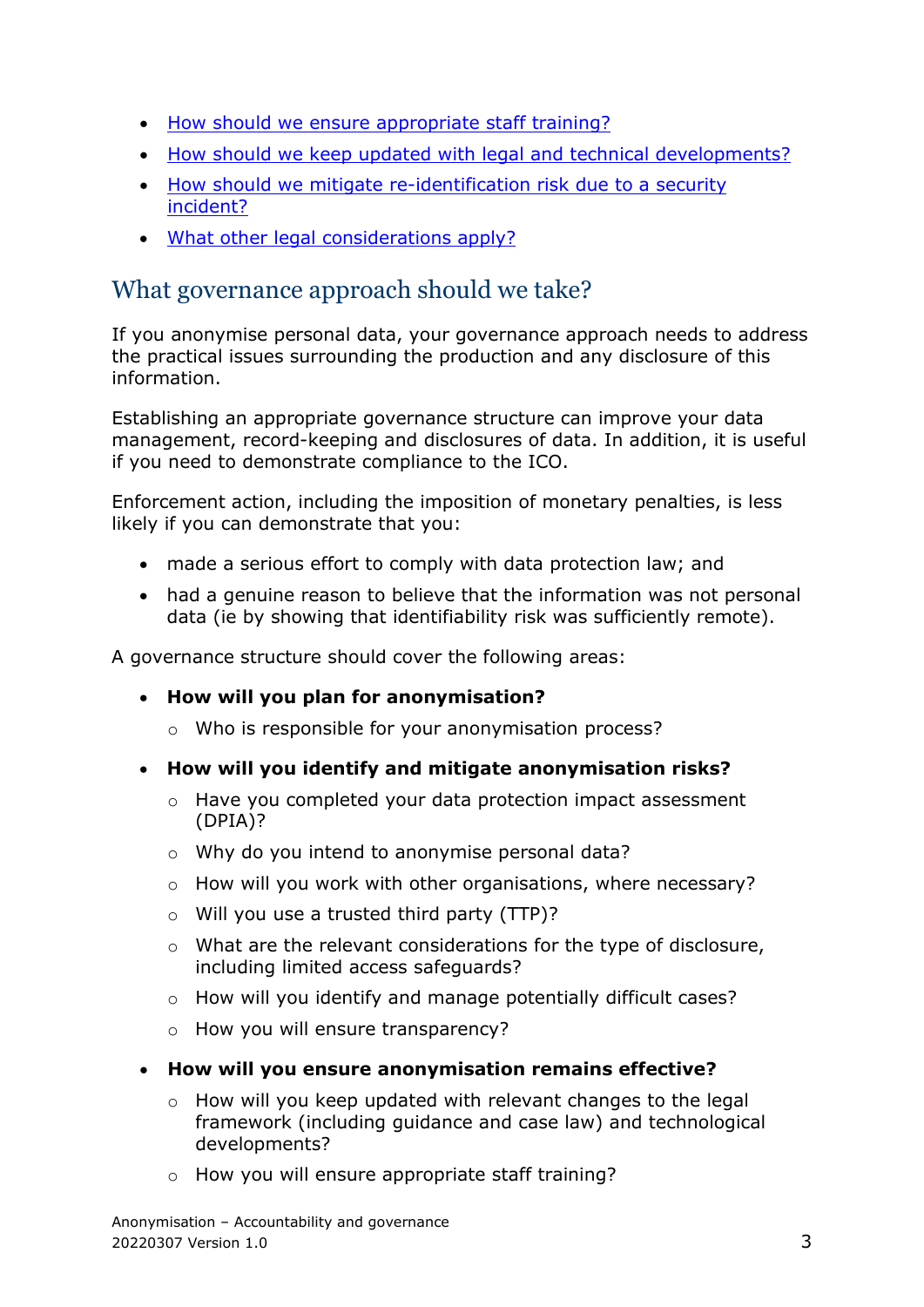o How will you approach re-identification testing?

#### • **How will you consider other relevant legislation?**

o Are there any other legal considerations apply?

You should document the key decisions you make and the rationale for them as part of your accountability obligations.

## <span id="page-4-0"></span>Who should be responsible for our anonymisation process?

Make sure that someone of sufficient seniority oversees your anonymisation process and associated decision-making. This may be a single individual or a group of authorised persons, depending on your circumstances. They should work closely with your DPO to seek their advice and guidance (if you are required to have one). They should have an appropriate understanding of:

- the circumstances both of your process and any intended disclosure; and
- relevant technical and legal considerations.

Data protection law does not specify who this person may be or what their formal role is. The important point is that they must have appropriate authority.

For some organisations, adopting a Senior Information Risk Owner (SIRO) approach can be particularly useful. In this context, the SIRO:

- takes responsibility for key decisions and informs your general approach to anonymisation;
- consults with your DPO to obtain their independent expert advice;
- coordinates a corporate approach to anonymisation, drawing on relevant expertise from within and outside your organisation; and
- helps you decide on suitable forms of disclosure (ie publication or limited access).

## <span id="page-4-1"></span>Should we do a Data Protection Impact Assessment?

A DPIA enables you to assess risks to rights and freedoms in a structured way. It is also a useful tool to help you structure and document your decision-making processes. It is likely to form a key element of your overall governance structure for processing personal data. It can also have relevance in the context of anonymisation.

For example, a DPIA can help you assess the impact of anonymisation on your overall risk. It can assist you to decide:

• whether to anonymise in the first place;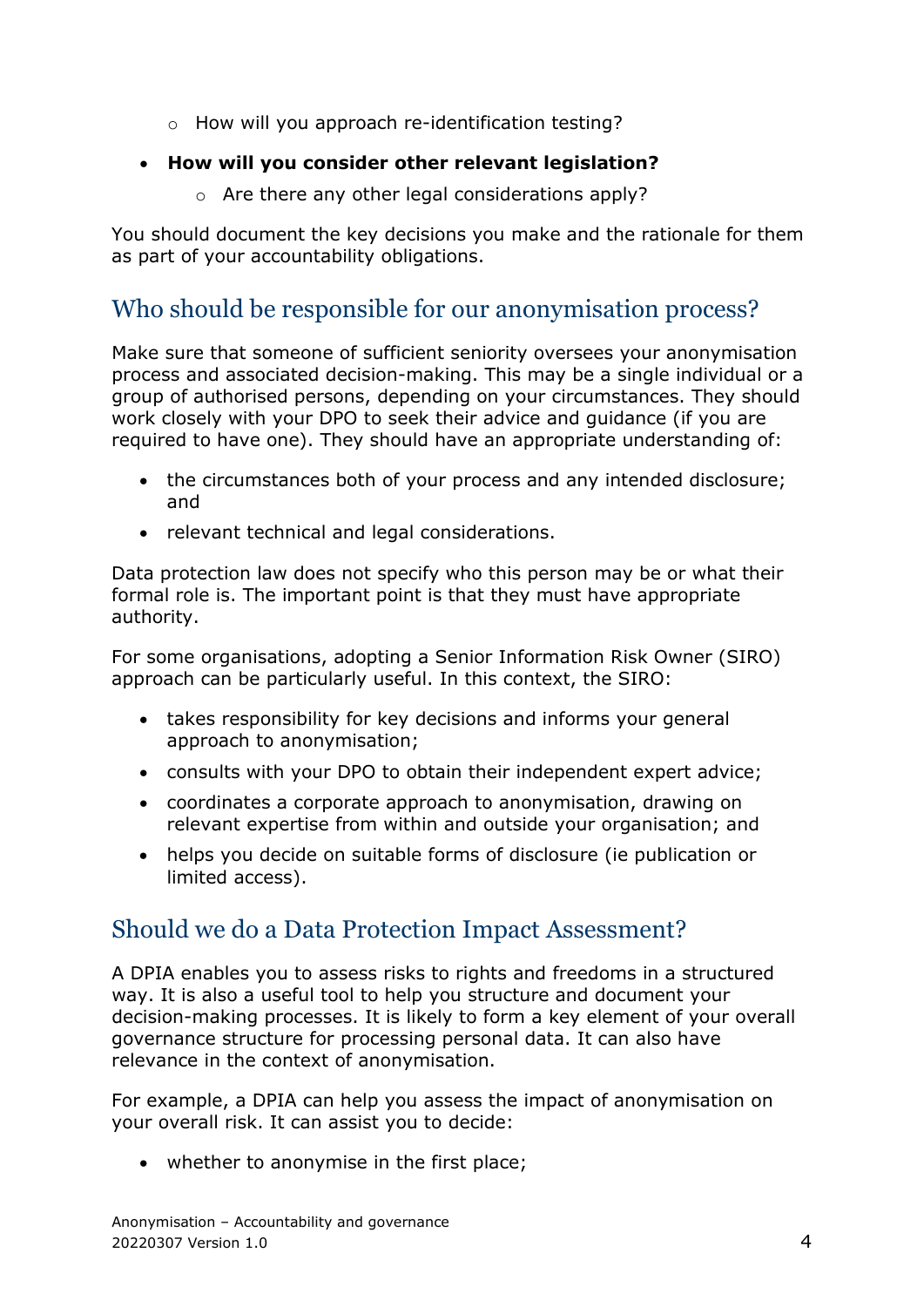- whether using anonymisation techniques reduces any risk to rights and freedoms (eg because the data no longer identifies individuals);
- what risks may present if the anonymisation is ineffective, and the steps you intend to take to mitigate them; and
- the particular techniques, measures, safeguards and testing approaches of your anonymisation process.

You must do a DPIA for processing that is **likely to result in a high risk** to individuals. We also require you to do a DPIA if you plan to:

- use innovative technology; or
- match data or combine datasets from different sources.

Rendering personal data as anonymous information may require using innovative technologies. For example, the use of PETs to pool datasets from various sources and applying anonymisation techniques, such as differential privacy, to generate anonymous information from them. In these cases, you need to complete a DPIA. Even if there is no specific indication of likely high risk, it is good practice to do a DPIA for any major new project when generating anonymous information from personal data.

You can easily apply the approach in our guidance on DPIAs to many anonymisation scenarios.

#### **Relevant provisions in the legislation**

See UK GDPR Articles 35 and 36 and Recitals 74-77, 84, 89-92, 94 and 95

See DPA 2018 section 207 (external link)

#### **Further reading – ICO guidance**

See the section of this guidance on 'How do we ensure effective anonymisation?'' for more information on assessing identifiability risk.

For more information, see our [detailed guidance on DPIAs](https://ico.org.uk/for-organisations/guide-to-data-protection/guide-to-the-general-data-protection-regulation-gdpr/data-protection-impact-assessments-dpias/) in the Guide to the UK GDPR.

We have also produced a [suggested template for a DPIA](https://ico.org.uk/media/for-organisations/documents/2553993/dpia-template.docx) (please note this link will download a Word file).

### <span id="page-5-0"></span>Are we clear about why we want to anonymise personal data?

The process of anonymising personal data involves an operation, or set of operations, performed on that data. It is therefore "processing" for the purposes of data protection law. You should be clear about how you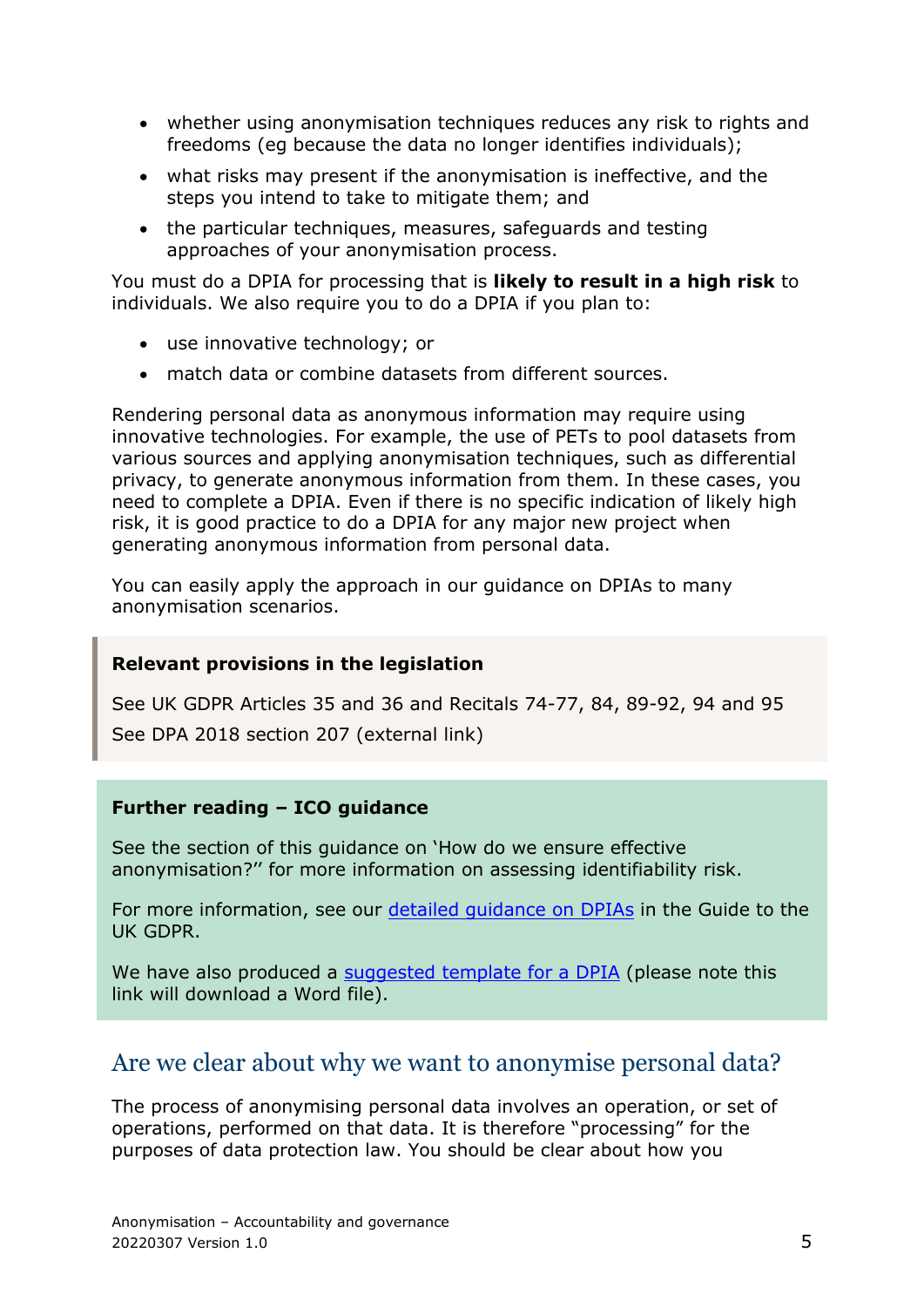anonymise personal data and why you intend to do so in your governance approach.

In general, the act of anonymising the personal data you hold must be fair and lawful. After all, the intended result of your anonymisation process is a dataset that does not include information about identifiable individuals.

Anonymisation therefore provides significant benefits from a data protection and privacy perspective, both for you and the individuals whose personal data you process.

For example, the processing of anonymous information poses significantly lower risks to the rights and freedoms of individuals. If individuals are not identifiable then the dataset may not allow you to take decisions about them or treat them differently. The impact on individuals is likely to be minimised.

When you anonymise you need to define your purpose and the detail the technical and organisational measures to achieve it. A key aspect of your considerations should be clarifying the context and purposes for anonymising.

This is because anonymisation may be:

- an aspect of your overall processing activities; or
- the overall purpose of your processing.

Whether this is the case depends on your circumstances, so it is important to be clear on when you intend to anonymise and why.

#### **Anonymisation as part of your processing activities**

Where anonymisation does form part of your overall processing activities, it can be a way to comply with the data protection principles. For example, to comply with the principles of data minimisation and storage limitation, you have to:

- collect only the personal data you need for your purpose; and
- keep it in a form that identifies individuals only for the time you need to achieve that purpose.

Once you achieve your purpose, you can either erase or anonymise the personal data, depending on your circumstances.

In these situations, anonymisation may simply be something that you do as part of the processing and as a way of complying with the law. As long as your anonymisation is effective, subsequent use of the anonymous information is not something data protection law applies to.

In many cases, processing of personal data to anonymise it is likely to be compatible with the original purpose(s) you collected it for, unless: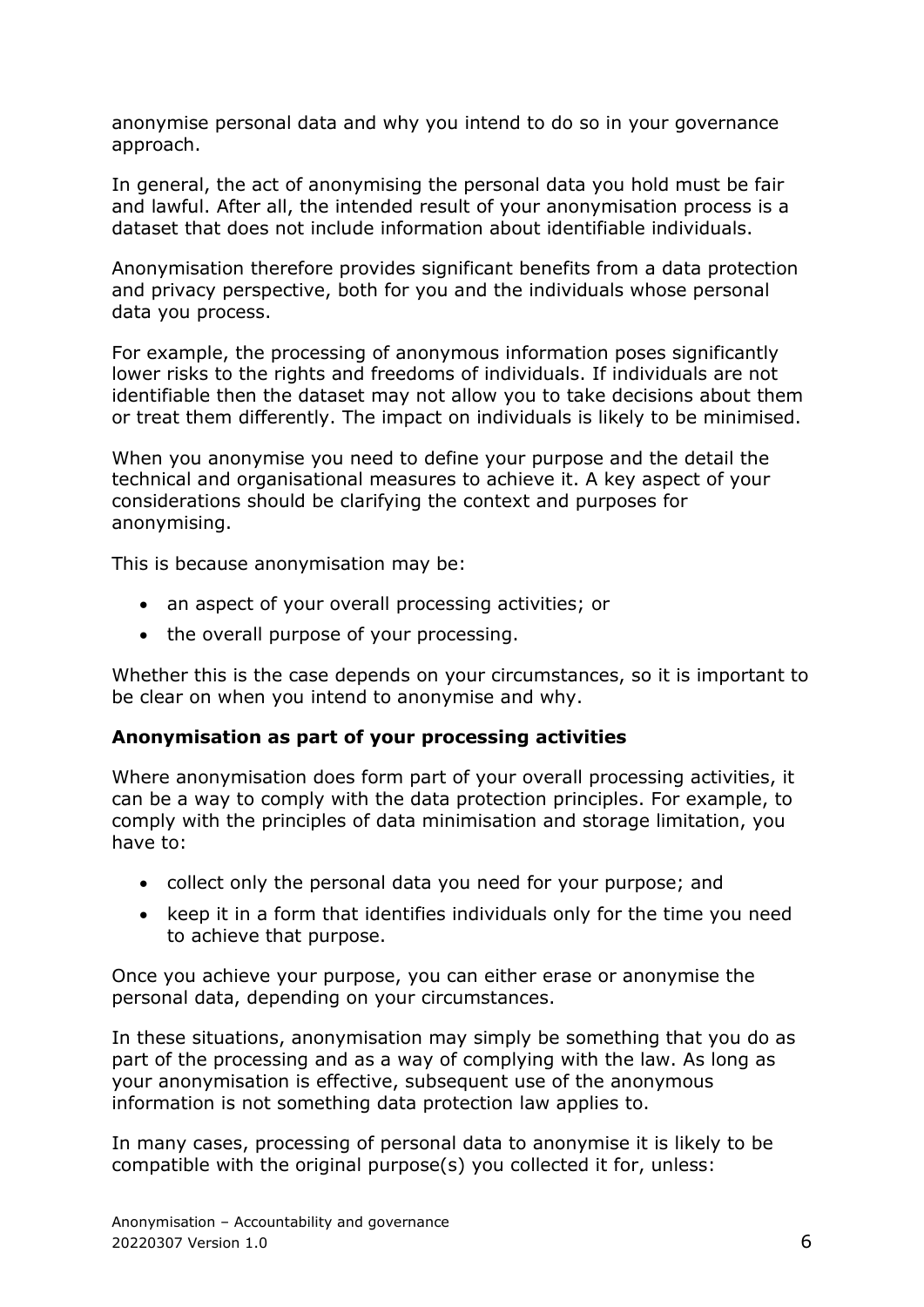- there is a reasonable expectation from an individual that you will retain the data in identifiable form; or
- when you collected it, you told them you intended to keep it in that form.

When making your assessment, you should consider if the result of your anonymisation process is a dataset in which individuals cannot be identified, or are no longer identifiable? This is important when you consider the possible consequences of the anonymisation on individuals.

#### **Anonymisation as part of your purpose**

Anonymisation may itself be a way in which you achieve the purpose for which you originally collect personal data.

For example, if your purpose is to generate aggregate statistical information about how individuals engage with your service, you may need to collect information about what each one does first.

This is likely to be personal data, as it relates to actions and behaviours that specific individuals take. You should therefore ensure you are clear with individuals that this is why you want to collect their data.

However, collecting this data is a first step towards achieving your purpose creating the aggregate information. You can then apply anonymisation techniques that create an aggregate dataset. This allows you to identify trends and behaviours in a generalised manner.

## <span id="page-7-0"></span>How should we work with other organisations, where necessary?

If you are planning to disclose any anonymous information you should work with other organisations likely to be processing, and possibly disclosing, other information that could impact the effectiveness of your anonymisation. For example, organisations disclosing information which might allow the individual to be identified that the anonymised information relates to.

A joined-up approach with other organisations in your sector, or those doing similar work, allows you to assess the risks collectively and agree mitigations, where appropriate.

For example, if public authority A is planning to disclose anonymous information about health, it may be helpful for it to know that public authority B is also planning an anonymised disclosure about welfare at the same time, with both using similar geographical units. Both authorities can then assess the risks jointly.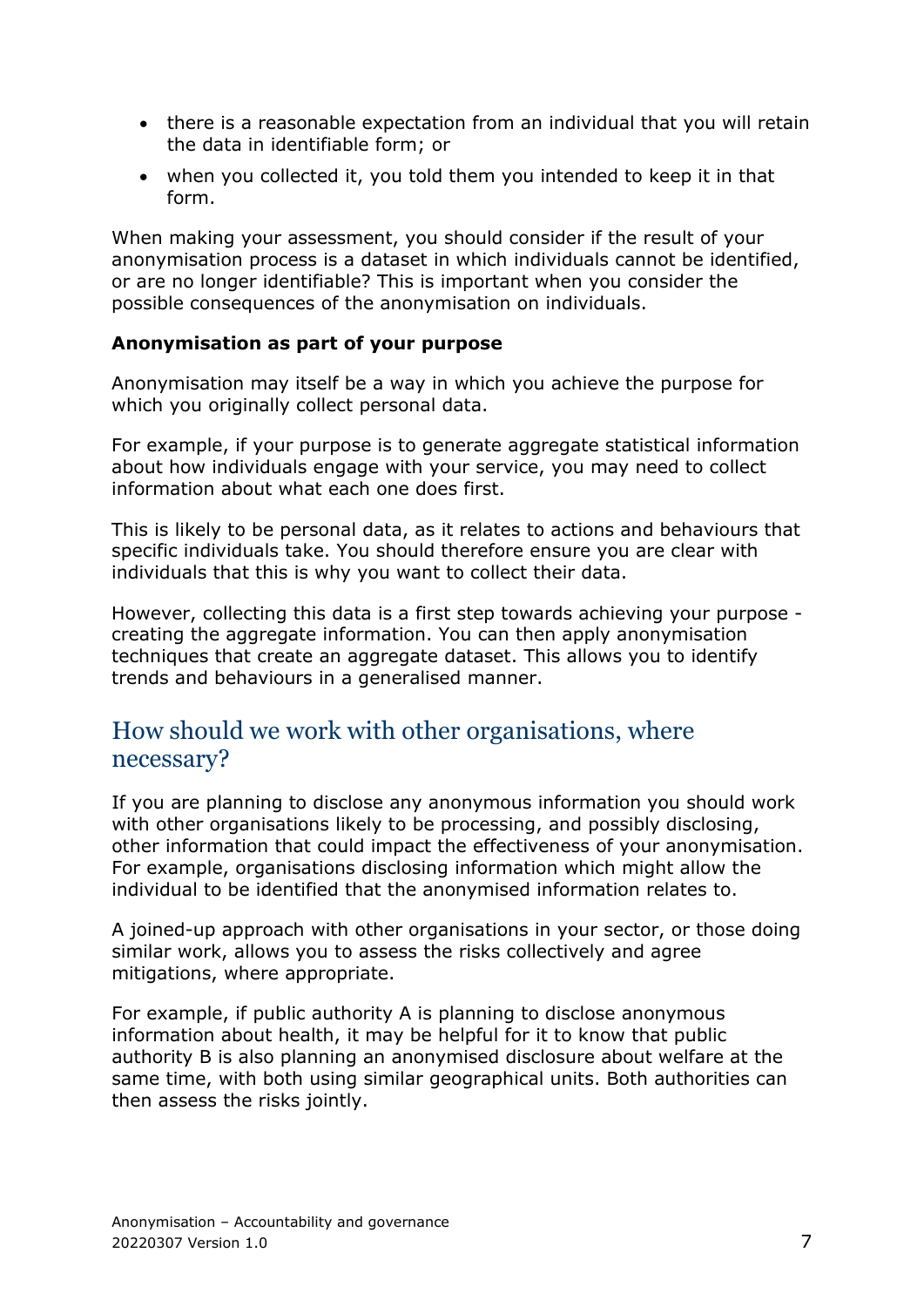#### **Further reading – ICO guidance**

Using a Trusted third party (TTP) is one way of working with other organisations in a trusted environment.

We will be exploring various TTP models, use cases and compliance in later sections of this guidance.

We will update this box once the guidance is published.

## <span id="page-8-0"></span>What type of disclosure is it?

Different forms of anonymous information can pose different identifiability risks. In general:

- open release can be riskier than limited access; and
- limited access allows the disclosure of "richer" data but its success relies on robust governance arrangements.

You should draw a distinction between publishing anonymous information to the world at large and limited access disclosures. For example:

- publication to the world at large (eg under open data or FOIA) means there is no restriction on the further disclosure or use of that data and no guarantee it will be kept secure; and
- limited access (eg within a closed community of researchers) means it is possible to restrict the further disclosure or use of the data, and provide better guarantees about its security.

The more detailed the information is, the stronger the argument for limited access over general disclosure. The more aggregated and non-linkable, the more possible it is to publish but the more robust your identifiability risk assessment needs to be.

Open data relies on public availability of information. Additionally, you cannot restrict information released under the Freedom Information Act (FOIA) to a particular person or group.

For activities such as research, systems testing or planning, limited access may be more appropriate. For example, releasing data among a closed group with a finite number of researchers or institutions involved. You should prohibit further disclosure by contractual controls backed up by robust technical and organisational measures. This enables identifiability risk to be more controllable while also allowing you to disclosure more data without leading to the same risks that arise with open release.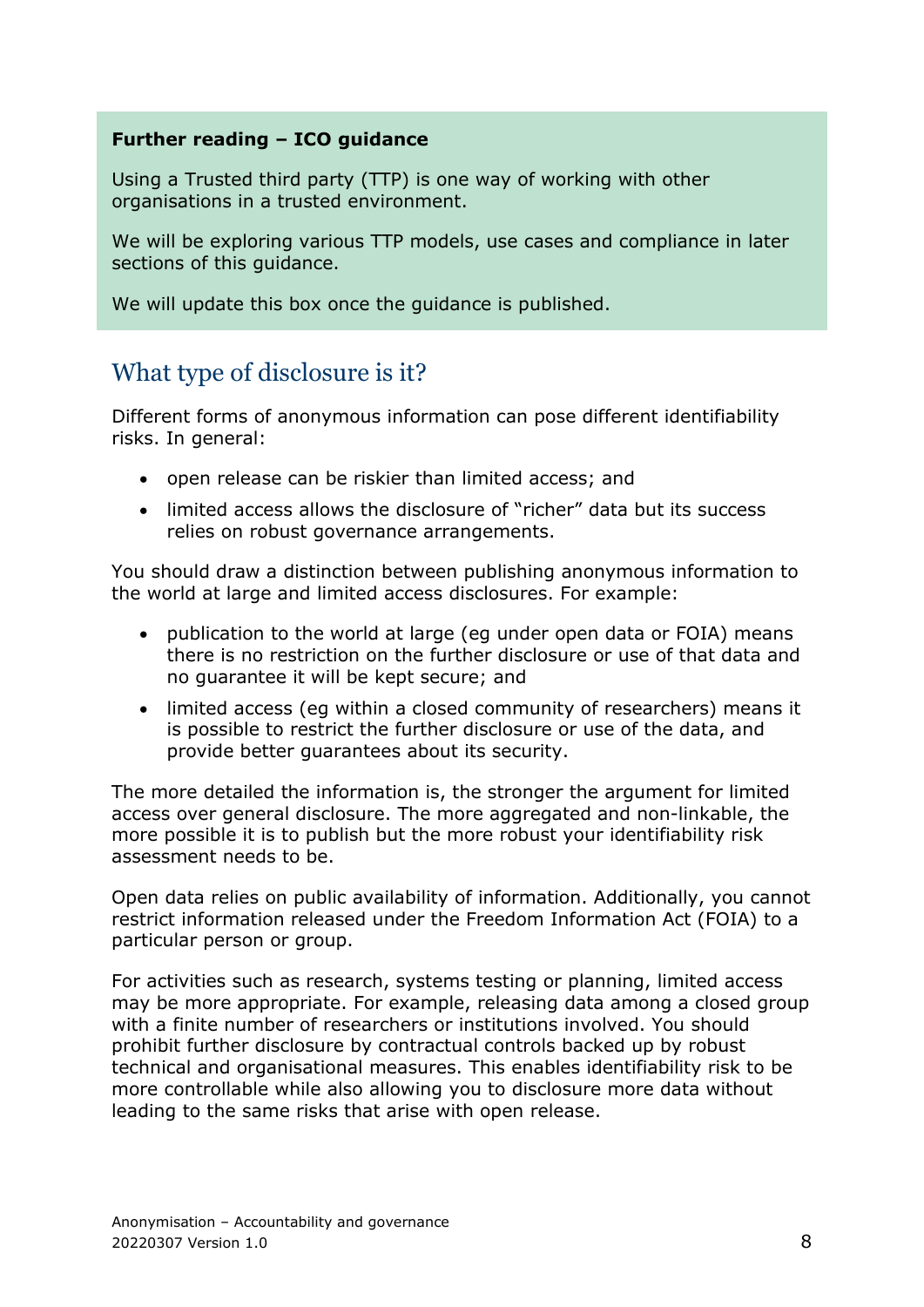#### **What limited access safeguards should we consider?**

Limited access is particularly appropriate for handling anonymous information derived from sensitive source material, depending on the circumstances. There can still be risks with limited access. For example, further disclosure outside the group or for purposes beyond what has been agreed. However, you may mitigate these risks by ensuring that you disclose anonymous information in a closed community with clear, established rules (including around data minimisation).

If you are responsible for disclosing data on a limited access basis, you should put robust safeguards in place, before making the anonymous information available to others. These should include (but are not necessarily limited to):

- purpose limitation the recipient(s) can only use the anonymous information for an agreed purpose or set of purposes;
- training of recipients' staff who will have access to the data (eg on security and data minimisation principles);
- security checks for those who will access the data;
- controls over the ability to bring other data into the environment to manage identifiability risks arising from linkage or association;
- limiting data use to a particular project or set of projects;
- restricting disclosure of the data outside the limited access environment;
- prohibiting attempts at re-identification;
- ensuring appropriate measures are in place to destroy any accidentally re-identified personal data;
- implementing appropriate technical and organisational security measures, including confidentiality agreements for those who will access the data (including your staff);
- restricting access to the data (eg by applying appropriate encryption techniques and access control policies);
- limiting the number of copies of the data to what is necessary for the purposes of the disclosure;
- arranging for the destruction or return of the data and confirmation of completion thereof once the project is complete; and
- imposing appropriate penalties if any recipient breaches the conditions placed on them (eg as part of contractual requirements).

You need to conduct your own risk assessment using your normal data security risk assessment processes to decide which apply. However, you should also co-ordinate with the other parties involved in the project to establish if you should include additional security measures.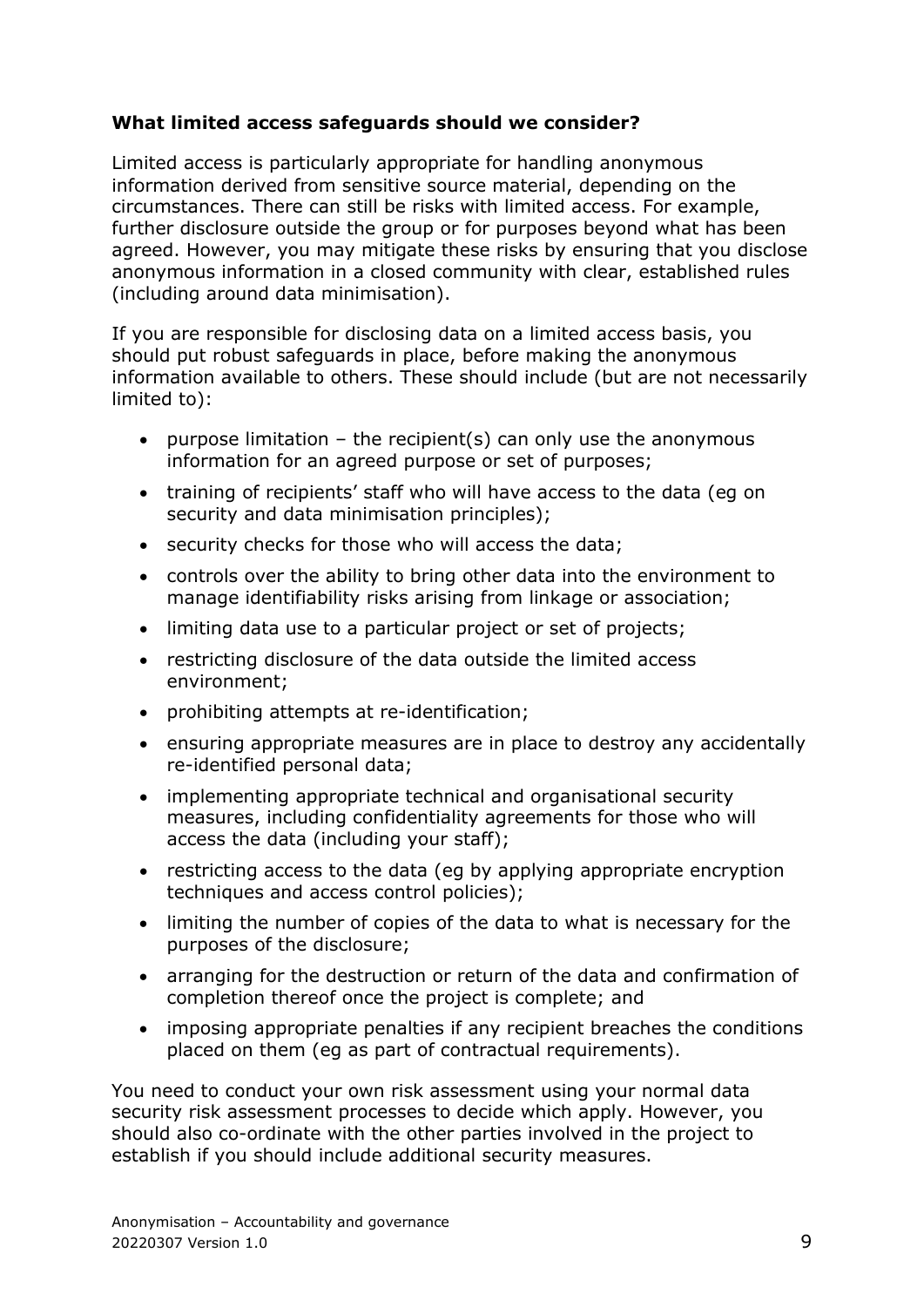#### **What about publication under licence?**

Once data is published under a open licence such as the Open Government Licence (OGL), Creative Commons Licence or Open Data Commons, it may be impossible to protect it from further use or disclosure, or to keep it secure.

Open data licencing models are clear that while anonymous information is within scope of their conditions, those using the information are not permitted to do so in a way that enables re-identification to take place. However, in practice this may be difficult or impossible to enforce.

Therefore your anonymisation processes and identifiability risk assessments need to take this into account.

Other data licencing models include:

- 'Safeguarded' access intended for data with some risk of reidentification. However, there are strong technical and organisational measures in place such that it is regarded as non-personal data under data protection law.
- 'Controlled' or secure access data that has been subject to data minimisation techniques (eg pseudonymisation), but remains identifiable and is therefore still personal data.

#### **Further reading**

The UK Data Service provides [further guidance on the terms of use for](https://ukdataservice.ac.uk/help/access-policy/types-of-data-access/)  [various public-sector licencing structures.](https://ukdataservice.ac.uk/help/access-policy/types-of-data-access/)

## <span id="page-10-0"></span>How should we identify potentially difficult cases?

Your governance approach should cater for cases where it is difficult to assess identifiability risk, or where that risk may be significant. This may mean that effective anonymisation is difficult to achieve in practice. Where anonymisation is ineffective you continue to process personal data and remain responsible for complying with data protection obligations.

Anonymisation can be ineffective due to several factors, for example:

- You can only meet your objectives using personal data; or
- technological developments such as the emergence of new attacks and increased computational power mean that the anonymisation techniques you applied are no longer effective.

You should consider whether alternative state-of-the-art techniques are available to ensure that the data is effectively anonymised and if there are technical and organisational measures to mitigate the risk of re-identification.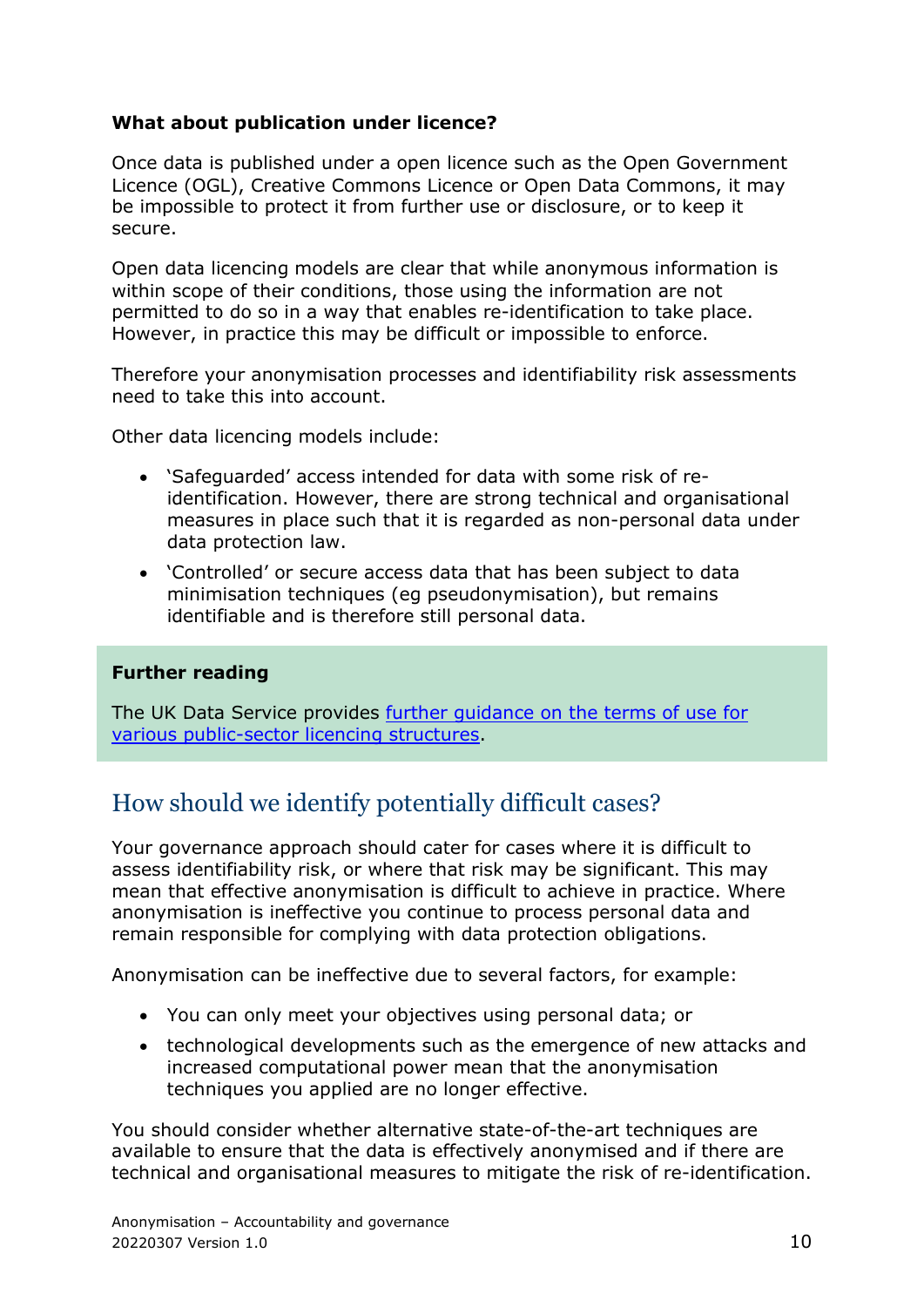Your governance approach should also cater for other risks relating to the use of anonymous information. For example, you should:

- only use anonymous information in ways individuals would reasonably expect;
- consider whether individuals would reasonably expect you to retain the data in identifiable form; and
- assess whether rendering personal data as anonymous information would affect related individuals and how any adverse impact can be justified.

The level of risk depends on the nature and context of the processing. For example, special category personal data such as an individual's health status or ethnicity which is subsequently anonymised is likely to carry more risk.

As part of your DPIA you need to consider the risk of:

- using anonymous information for further purposes which may to lead to detrimental effects on an individual (eg discrimination or financial loss); and
- using anonymous information with poor analytical value, which may lead to detrimental effects on an individual. For example, anonymous information related to demographic characteristics which introduce bias. In this case, you should consider whether it is possible to adjust the level of accuracy while ensuring it remains anonymous.

It is good practice to have these procedures to identify difficult cases and to document your decision-making.

## <span id="page-11-0"></span>How should we ensure transparency?

As processing anonymous information theoretically has no direct effect on any individual, it may seem unclear why individuals should know about it. Additionally, it may not be necessary, and in many cases will be impossible, to contact individuals. Demonstrating transparency when processing anonymous information promotes public trust and mitigates the risk of any potential negative public opinion of the processing.

However, individuals have the right to know how and why you are processing their data. Your organisation's privacy policy should explain your approach to anonymisation as clearly as possible, including any consequences it may have. The policy should be clear and easily accessible to individuals.

In particular, you should:

- explain why you anonymise individuals' personal data;
- describe the techniques that you use to do this (in general terms);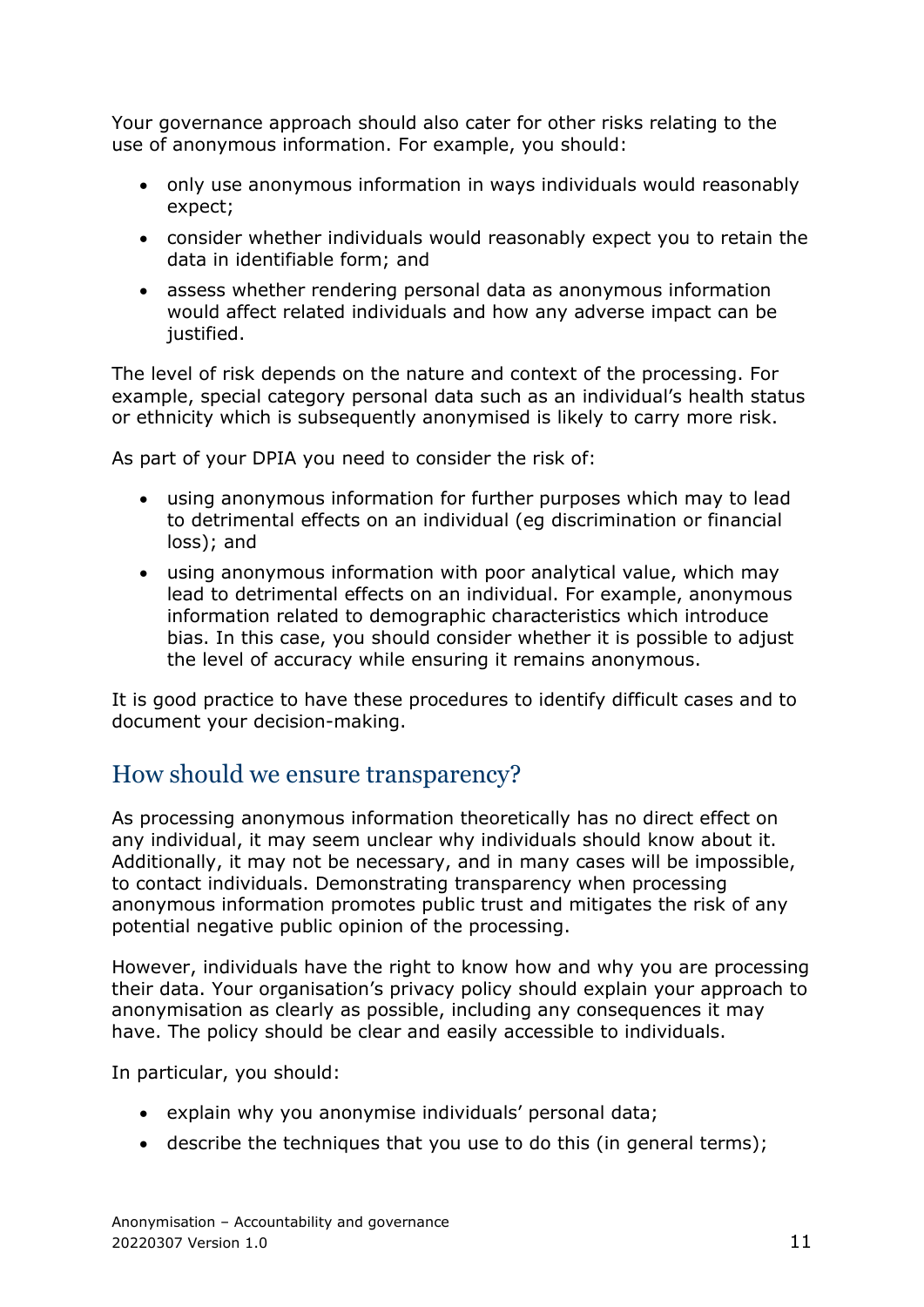- say what safeguards are in place to minimise the risk that may be associated with the production of anonymous information. In particular, you should explain whether you intend to make the anonymous information publicly available or only disclose it to a limited number of recipients;
- be open with the public about any risks of the anonymisation you are carrying out, and the possible consequences of this. You should give them the opportunity to submit queries or comments about this; and
- describe publicly your reasoning for publishing anonymous information and explain how you did the "weighing-up", what factors you took or did not take into account and why, and how you looked at identification 'in the round'.

This type of transparency should improve trust as well as lead to improvements in your decisions through exposure to public scrutiny and comment.

Whilst it is good practice to be as transparent as possible, you should not disclose data that would make re-identification more likely. However, you should still ensure that you are open and transparent about your decisionmaking to mitigate the risk of generating public distrust and suspicion.

You should also consider whether you can publish any DPIAs or relevant reports about your anonymisation. This does not require you to publish the entire document. You can remove certain information if needed, or publish a summary.

You should also review the consequences of your anonymisation programme, particularly through analysing any feedback. This should be an ongoing activity. For example, technological developments may impact the effectiveness of your techniques and the outcome of any assessment of identifiability risk over a period of time.

It is important for you to be able to analyse and deal with any complaints or queries you receive from individuals.

## <span id="page-12-0"></span>How should we ensure appropriate staff training?

It is important that your members of staff who are involved in decisions about creating and disclosing anonymous information have a clear understanding of:

- the anonymisation techniques you use;
- any risks involved; and
- how to mitigate these risks.

In particular, individual staff members should understand their specific roles in ensuring anonymisation is done safely.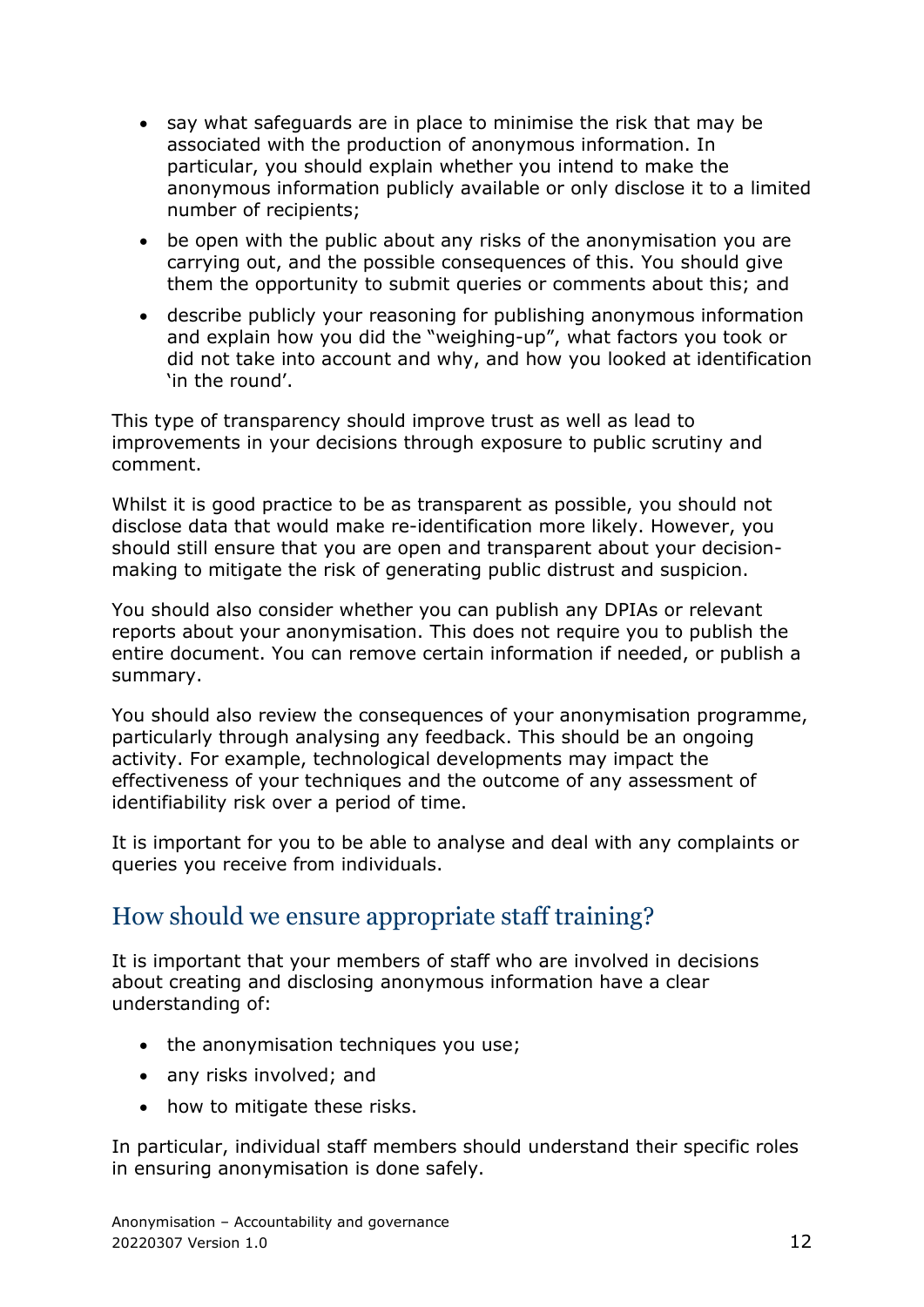You should devise a training plan that maps out the appropriate level of training needed and that professional development is taking place to ensure staff remain suitably competent. As part of your plan you should consider training on:

- data protection, information governance, and information security; and
- the application of state-of-the-art anonymisation tools and techniques.

Having an effective training plan in place can mitigate the risk of mistakes that might compromise the effectiveness of the anonymisation. It also ensures that only people with the right motivation and skills perform anonymisation and helps to build and maintain public trust and confidence.

## <span id="page-13-0"></span>How should we keep updated with legal and technical developments?

If you are involved in anonymising data, it is important to keep up-to-date with any new guidance or case law that clarifies the legal framework surrounding anonymisation.

You should also ensure you keep up-to-date with new techniques that are available, including for:

- anonymising data; and
- identifying intruders that seek to unmask individuals within a dataset.

It is good practice to maintain effective knowledge management about these issues. This will help you to keep your decision-making and anonymisation processes up-to-date and reflect the state of the art. This does not necessarily mean you need to have a "formal" knowledge management process in place. Although, depending on your organisation this may be part of your internal structure already.

#### **Further reading – ICO guidance**

As well as the good practice laid out in this guidance, you should refer to other relevant publications and online resources. Some examples include:

- Technical publications from recognised technical bodies, for example [ENISA](https://www.enisa.europa.eu/publications/pseudonymisation-techniques-and-best-practices/@@download/fullReport) and [NIST](https://www.nist.gov/)
- Appropriate technology standards from ISO, IEEE, and IETF
- Peer-reviewed academic journals focusing on state-of-the-art technologies, eg Differential Privacy
- Peer-reviewed journals on practical data protection compliance, eg PDP [Privacy & Data Protection](https://www.pdpjournals.com/overview-privacy-and-data-protection)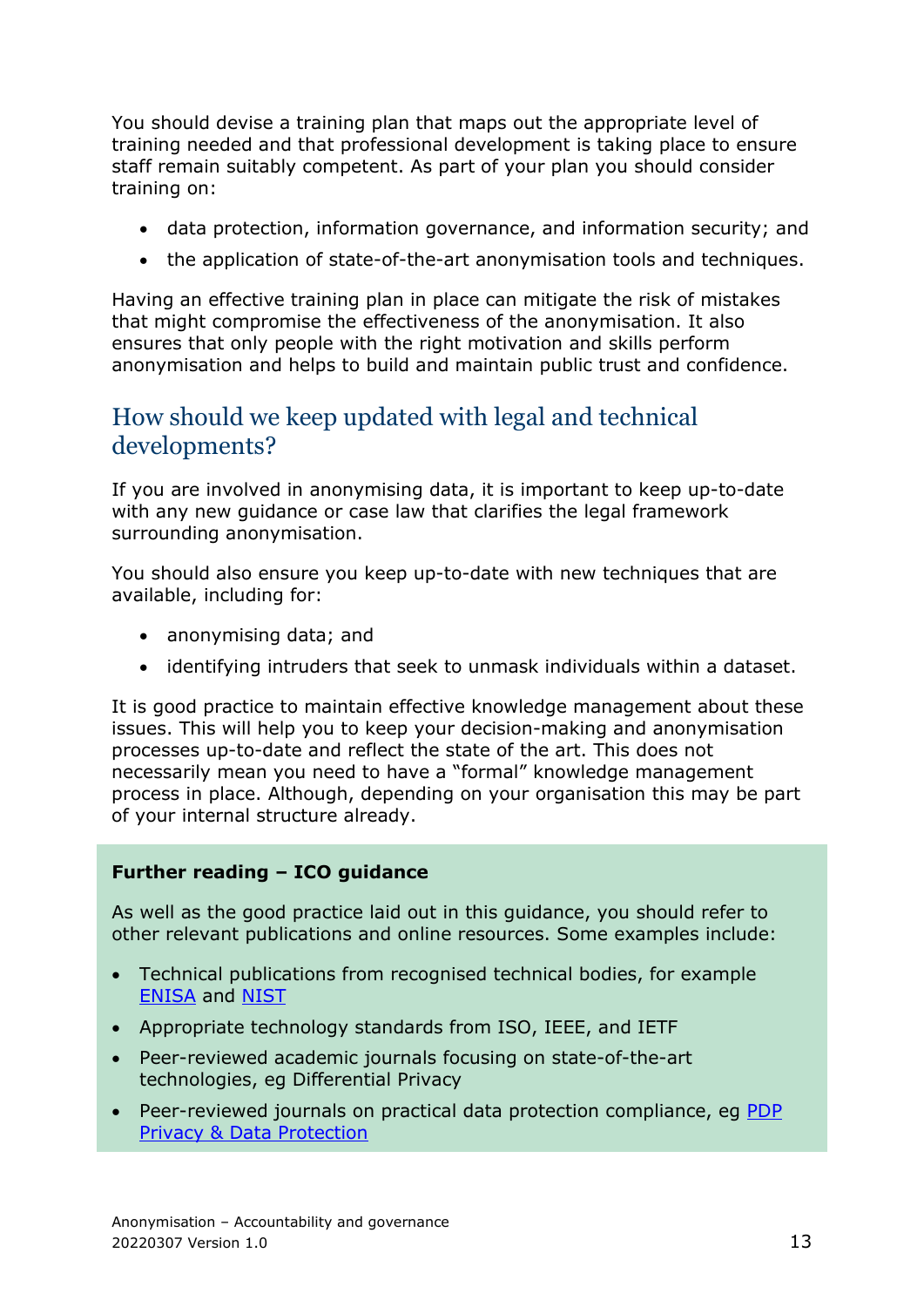• Publications from relevant public-sector organisations, eg [ONS intruder](https://www.ons.gov.uk/methodology/methodologytopicsandstatisticalconcepts/disclosurecontrol/guidanceonintrudertesting)  [testing](https://www.ons.gov.uk/methodology/methodologytopicsandstatisticalconcepts/disclosurecontrol/guidanceonintrudertesting)

Some useful resources for UK and EU case law relevant to anonymisation:

- [CURIA](https://curia.europa.eu/jcms/jcms/j_6/en/) Transcripts of case law from the Court of Justice of the European Union and General Court of the European Union.
- [Administrative appeals tribunal decisions](https://www.gov.uk/administrative-appeals-tribunal-decisions)
- [British and Irish Legal Information Institute](https://www.bailii.org/)

We will be publishing further guidance on interpreting UK case law around anonymisation in the final version of the guidance.

## <span id="page-14-0"></span>How should we mitigate re-identification risk due to a security incident?

If a security incident leads to re-identification of an individual from data you treated as anonymous information prior to the incident, we would not consider this as a personal data breach at the time. This is providing you can demonstrate your decision-making to justify that the data was effectively anonymised. For example, if you followed the good practice in this chapter and documented how you used it to mitigate risks to individuals.

A re-identification incident may lead to the end of the anonymisation process or to its modification. For example, by using more rigorous anonymisation techniques or disclosure controls. Your governance procedures should address what you will do if you are concerned that the risk of re-identification has increased. For example, due to:

- technological developments (eg emergence of new re-identification attacks or stronger anonymisation techniques); or
- increased availability of additional information that when linked to the anonymised data may facilitate re-identification.

Applying state-of-the-art anonymisation techniques and adapting your approach in line with technological developments can help to minimise the risk of a re-identification incident occurring. For example, you should consider introducing some or all of the following measures to reduce the risk to a remote level:

- use a more rigorous state-of-the-art anonymisation technique;
- adjust the parameters of the anonymisation technique for increased privacy, (eg further generalisation or noise addition, if possible);
- implement stronger technical and organisational measures such as limited access safeguards and environmental controls; and
- ensure that re-identification testing considers state-of-the-art attacks.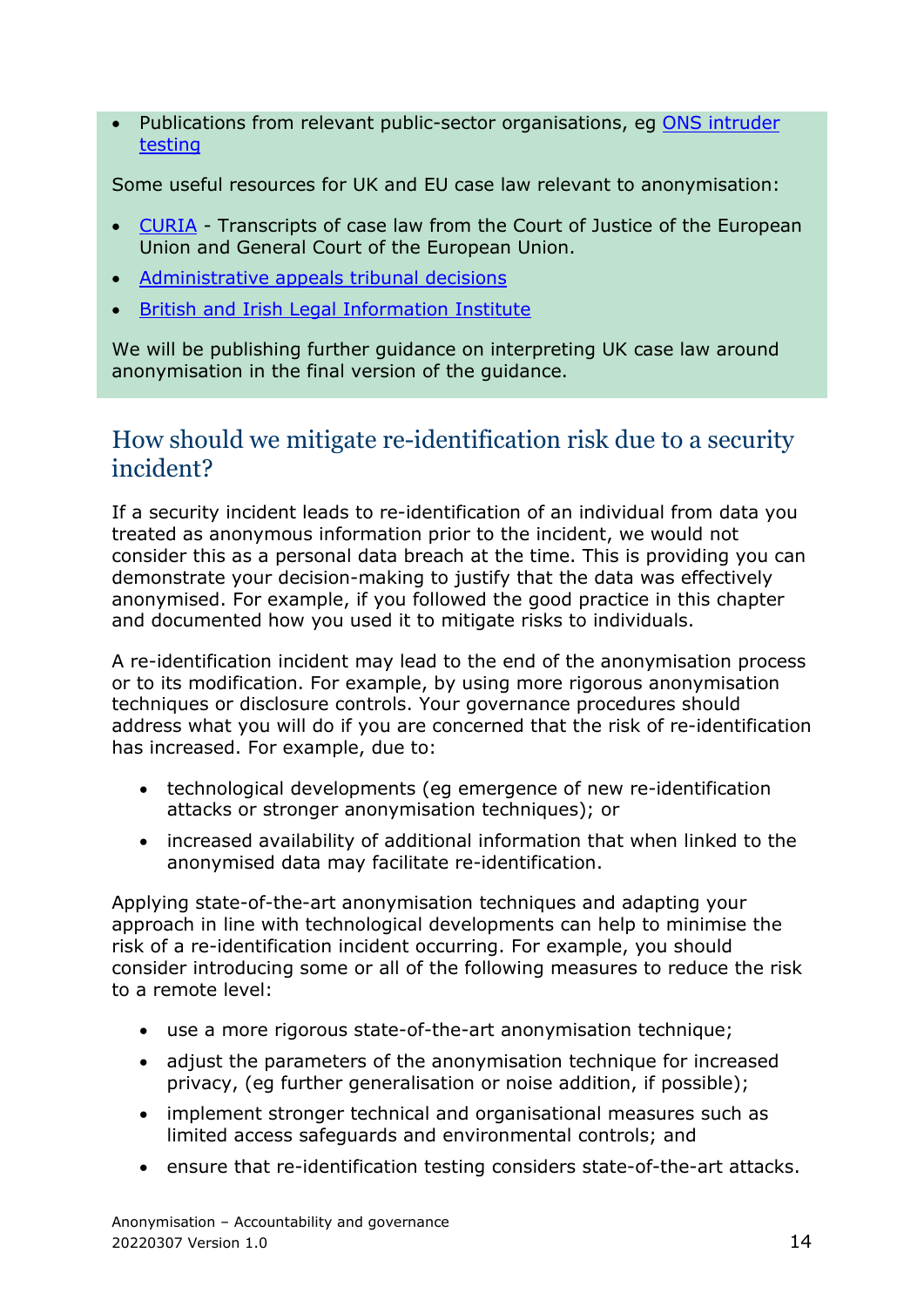In addition, you should consider applying technical measures such as encryption of the anonymous information. In the event of re-identification, this would render the data unintelligible to any person who is not authorised to access it.

## <span id="page-15-0"></span>What other legal considerations apply?

Other legal considerations may be relevant to your anonymisation processes and decision-making, depending on the nature of your organisation. In particular, public authorities often have additional legal obligations to consider.

#### **How do freedom of information law and data protection law intersect?**

The Freedom of Information Act 2000 (FOIA) covers any recorded information that is held by a public authority in England, Wales and Northern Ireland, and by UK-wide public authorities based in Scotland. Information held by Scottish public authorities is covered by Scotland's own Freedom of Information (Scotland) Act 2002. Section 40 of FOIA includes a test for deciding whether you can disclose personal data to the world at large. This is dependent on whether disclosure to a member of the public would breach the data protection principles.

This means that if you are a public authority, you have to assess whether releasing apparently anonymous information to a member of the public would breach these principles. This ensures that you take into account the additional information that a particular member of the public might have. If they could combine the data to produce information that relates to and identifies a particular individual then this would become personal data.

#### **Further reading – ICO guidance**

Our [chapter on 'identifiability'](https://ico.org.uk/media/about-the-ico/documents/4018606/chapter-2-anonymisation-draft.pdf) (How does the type of data release matter?) provides further guidance on disclosing anonymous information to the world at large.

The test in FOIA can be particularly difficult to apply in practice because different members of the public may have different degrees of access to the 'other information' needed for re-identification. A motivated intruder test can go some way towards addressing this problem.

In these cases, you should to try to look at identifiability 'in the round'. This means that you should assess whether any organisation or member of the public could identify any individual from the data you are releasing. This could be either from the disclosed data itself of from that data in combination with other available information.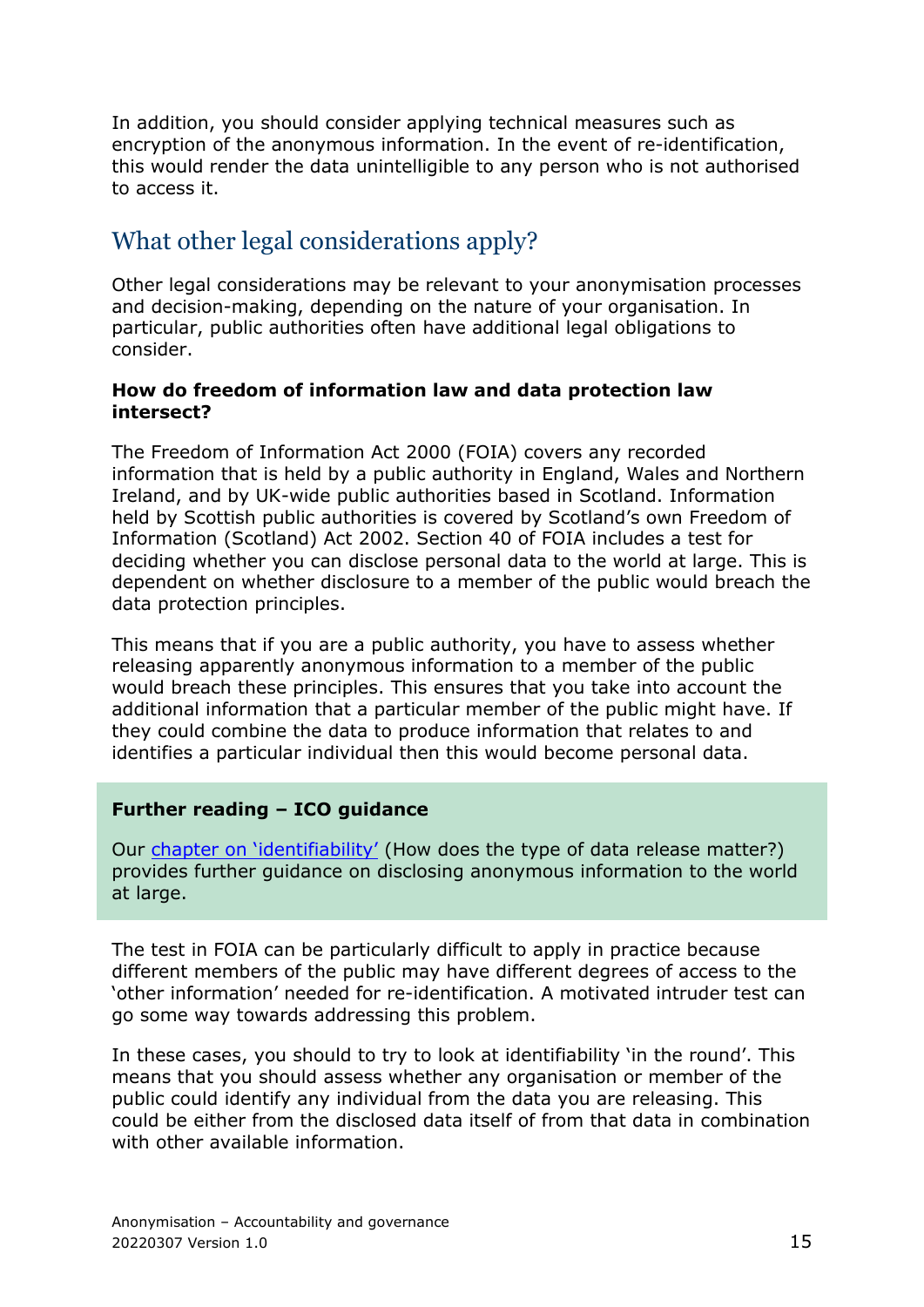The risk involved varies according to the local data environment and particularly who has access to information. This means that anonymised data disclosed within a secure local environment (eg when disclosed to a particular research organisation) could remain effectively anonymised even if it were published. The likelihood of re-identification would mean that the anonymised data would become personal data.

You may want to disclose data that is not personal data. Clearly, data protection law does not prevent this as non-personal data is out of scope. However, the fact that the data is not personal data does not mean you can always disclose it.

In the case of public authorities receiving a FOI request, another exemption may allow you to withhold the information. For example, FOIA's section 38 health and safety exemption could be relevant. The same considerations apply about disclosure under the Freedom of Information (Scotland) Act 2002.

There may still be reasons for withholding this data. Disclosing certain data could still present a risk to individuals, even if they cannot be identified from it. For example, a risk may arise if an educated guess leads to the misidentification of an individual. Available data plus individual knowledge might lead someone to believe that an innocent person was responsible for a particular crime. The reason for withholding anonymous information in these circumstances would be to protect the health and safety of the individual rather than to protect their data protection rights in the data.

The definition of personal data should not be extended to cover scenarios that involve information that does not relate to an identified or identifiable individual.

#### **Further reading – ICO guidance**

Read our [Guide to FOI](https://ico.org.uk/for-organisations/guide-to-freedom-of-information/) for more information.

Our chapter on 'identifiability' provides further guidance on how to assess what knowledge a motivated intruder may possess.

The Environmental Information Regulations 2004 (EIR) provide public access to environmental information held by public authorities. When you receive a request for information, you should also consider whether the information is the personal data of the requester or anonymous information. Read our [Guide to EIR](https://ico.org.uk/for-organisations/guide-to-the-environmental-information-regulations/) for more information.

#### **How do human rights law and data protection law intersect?**

It goes beyond the scope of this guidance to provide exhaustive guidance on the Human Rights Act (HRA). However, public authorities and private sector organisations must comply with the HRA, in so far as you carry out functions of a public nature.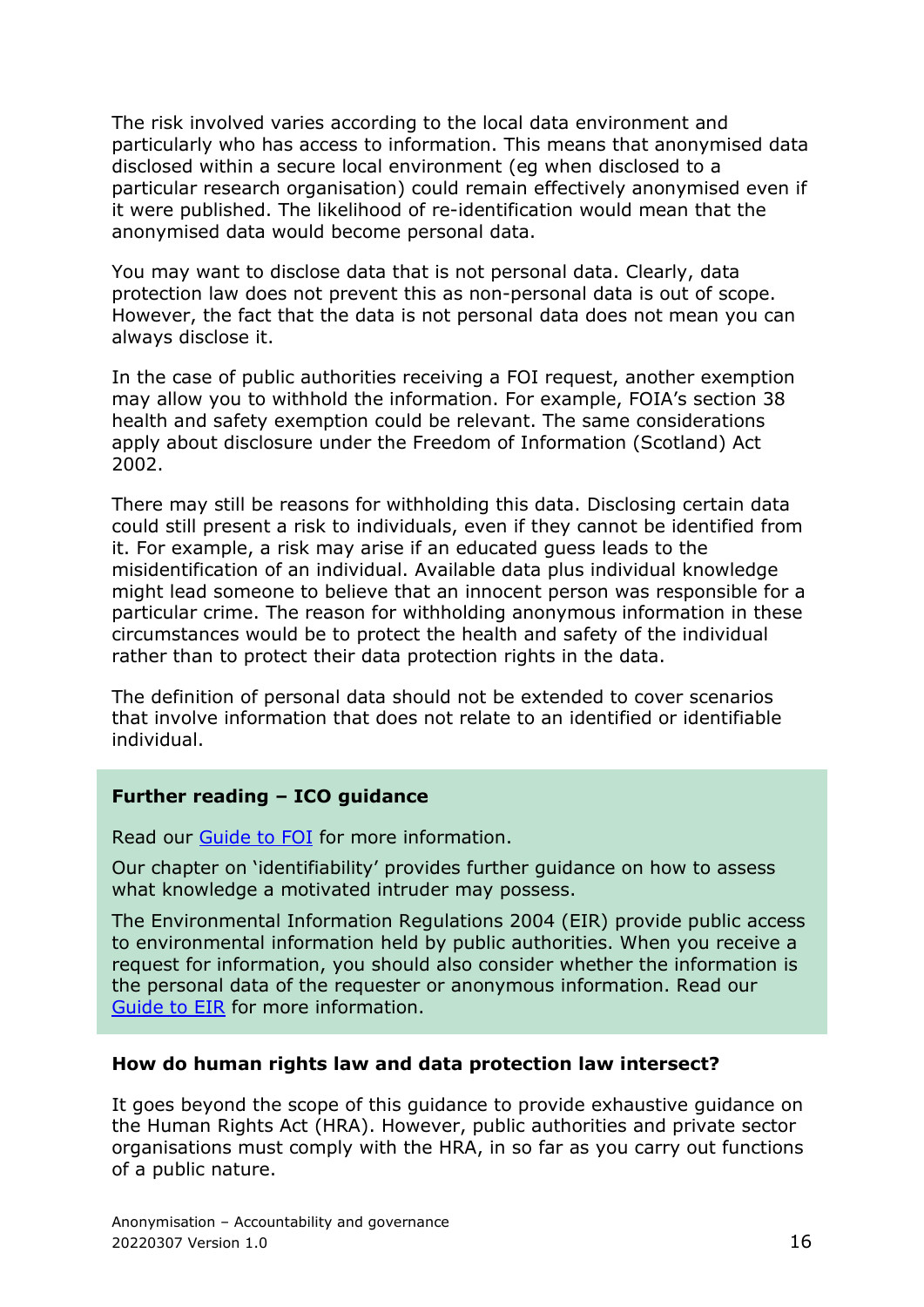Organisations subject to the HRA must not act in a way that is incompatible with rights under the European Convention on Human Rights. This includes Article 8 – the right to respect for private and family life. However, this is not an absolute right. Public authorities are permitted to interfere with it where it is necessary, lawful and proportionate to do so.

The Article 8 right often overlaps with the protections data protection law provides. If a disclosure is compliant with data protection law, it is likely to be compliant with the HRA. Remember that data protection rights apply only in relation to personal data and are not available where information has been anonymised so that is no longer personal data.

However, the Article 8 right is not limited to situations involving processing personal data. This means that some disclosures of information that do not engage data protection law could still engage the broader provision in the HRA. For example, information about people who have passed away might not be personal data but its disclosure may well breach the privacy rights of the family.

It is advisable to seek specialist advice if you believe a proposed disclosure has novel or potentially contentious Article 8 implications.

#### **What other statutory prohibitions are relevant?**

Other statutory prohibitions may apply to the disclosure of information, with different tests and considerations to the UK GDPR. For example, there are relatively strict limitations on the purposes for which certain government departments are allowed to produce and disclose even anonymised data. A breach of a statutory prohibition would engage FOIA's section 44 exemption.

#### **What are the requirements for ensuring statistical confidentiality?**

Producers of Official and National Statistics must observe the Code of Practice for Official Statistics, and the related National Statistician's guidance on confidentiality.

#### **What are the differences between the common law of confidentiality and UK GDPR in terms of identifiability?**

The common law duty of confidentiality (CLDC) governs sharing information that is obtained in circumstances where it is reasonable for a person confiding the personal information to expect that it will be held in confidence by the recipient. The legal duties of confidentiality apply independently of data protection law and can also apply to non-personal data. Data protection law can apply even where there is no duty of confidentiality, or a public interest ground permitting the disclosure of confidential data.

It is outside the scope of the ICO's functions and powers to provide specific guidance on the CLDC within the context of relevant legislation governing its processing. However, you should note that the CLDC extends beyond death,